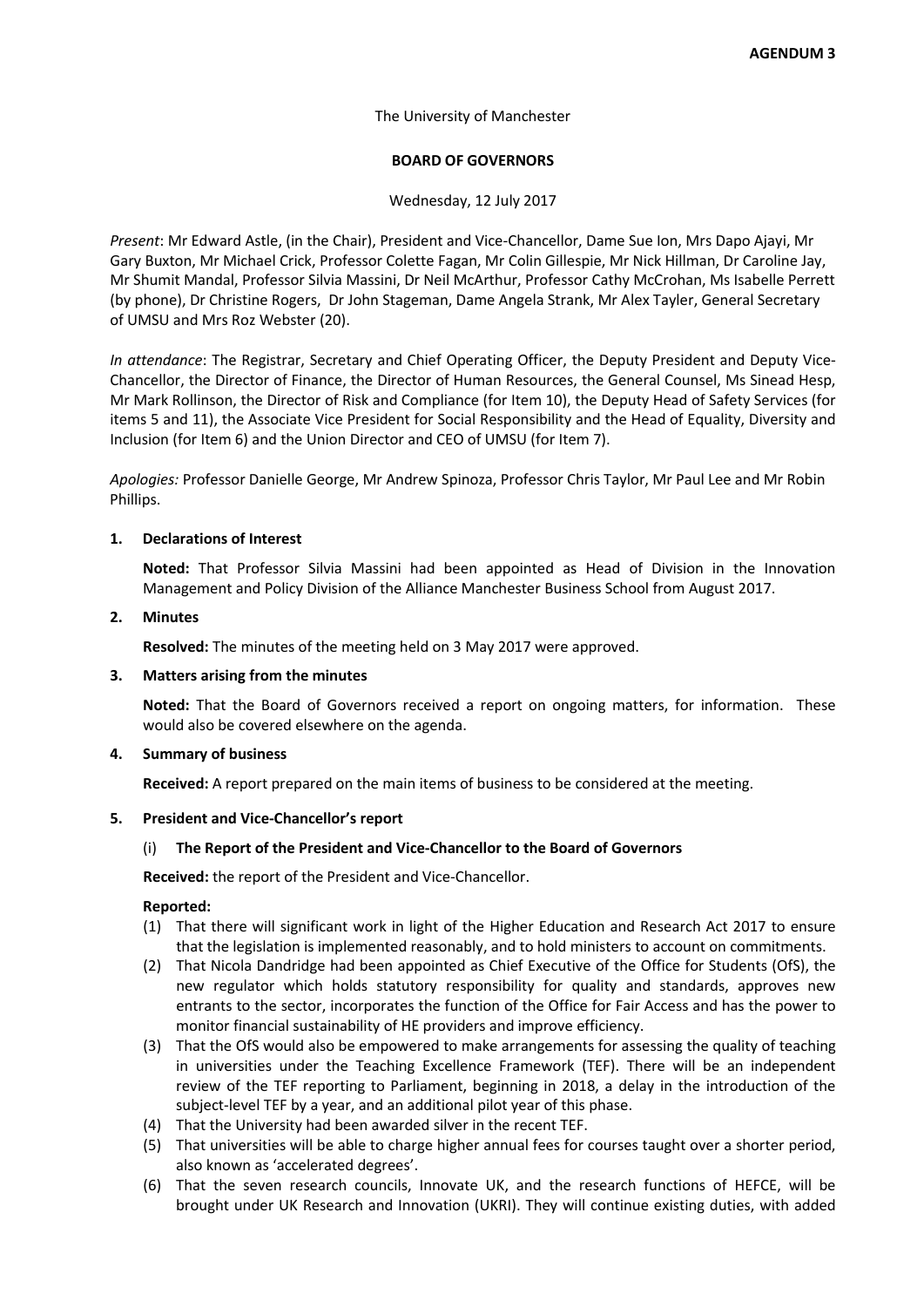responsibility for interdisciplinary collaboration. A new body, Research England, will be responsible for quality-related (QR) research funding. The Haldane Principle with respect to the allocation of funds by UKRI has been embedded.

- (7) That specific safeguards for academic freedom and the independent ability of institutions to set their own academic standards have been included in the new Act.
- (8) That while there has been recognition of the contribution made by EU and other international students to the UK, concerns remain about the impact of immigration policy on recruitment. Efforts continue to communicate the value of international students to the UK, and to promote the UK and UK universities as welcoming, open and accessible for international students.
- (9) That in the lead up to the general election there was a programme designed to raise the profile of HE highlighting the role universities play in generating national economic growth, improving life opportunities, supporting social cohesion, and promoting invention and innovation, while attracting international talent. They generate more than £73 billion in output for the economy, £10.8 billion in export earnings and over 750,000 full-time equivalent jobs across the UK.
- (10) That the annual *Stocktake Report* provided a summary of progress against key performance indicators (KPIs) in *Manchester 2020*. A further update on progress will be provided in November.
- (11) That one KPI is staff satisfaction and that 72% of eligible staff took part in the Staff Survey 2017. This is the highest response rate since the survey began in 2013, albeit short of the target response rate of 75%. The University level results show that 93% say the University is a good place to work*;* 81% are satisfied with their job overall; and 91% say that they are proud to work for the University.
- (12) That the survey results compare favourably with other HE institutions surveyed by Capita. The University scores above the median position for 10 of the 18 key questions. It ranks third out of 49 HEIs surveyed since 2015 on the percentage saying that the University is a good place to work.
- (13) That it is understood that the survey took place before the M2020 announcement proposing changes in staffing. One area already identified on which the University needs to focus is helping staff to prepare for and cope with change.
- (14) That Capita has analysed results from the 2017, 2015 and 2013 surveys to identify emerging trends and results have been communicated to staff. Action plans are being prepared to address University and local issues. Draft plans will be approved by the HR Sub-Committee in October 2017.
- (15) That in the context of a contracting market for home undergraduate students, uncertainty over A level predictions with the new examinations regime and a highly uncertain international environment, recruitment of students for entry in September 2017 continues to prove challenging.
- (16) That the total number of applications to the University was unchanged from last year, despite applications falling by -4% sector-wide. However, the proportion of both home (UK/EU) and international offer holders choosing Manchester as their firm choice has fallen slightly.
- (17) That the Intake Management Group continues to oversee preparations for results confirmation and Clearing where agility will be paramount given concerns about international conversion, the reliability of predicted grades and levels of attainment in new linear A-levels.
- (18) That the University was still engaged in consultations with the Trade Unions over the staffing implications of the Manchester 2020 proposals. The Board was updated on Programme Manchester 2020 at the strategic briefing on 7 June 2017, and was referred to the papers from the Staffing Committee and the Senate Report for a further update.
- (19) That there had been open meetings about the proposals in all affected areas and that there had been a lengthy discussion on the topic at the June meetings of both Senate and General Assembly. A briefing document was circulated to members of the General Assembly and would be distributed again to Board members.

## **Noted:**

- (1) That it was intended that further information on the University's responses to the Staff Survey would be brought to the Accountability and Planning conference in 2018.
- (2) That student numbers were challenging, but the area of most concern was Nursing where applications had fallen by 23% (there was a sector-wide decline prompted by general issues including withdrawal of bursaries, nursing pay and a drop in applications from the EU).
- (3) That while the issue of "accelerated degrees" was something being considered by institutions, it was not clear that this would be a target market in a research-led institution like the University.
- (4) That while international students remained a key PGT target, the University should ensure a good balance and mix of domestic students on courses.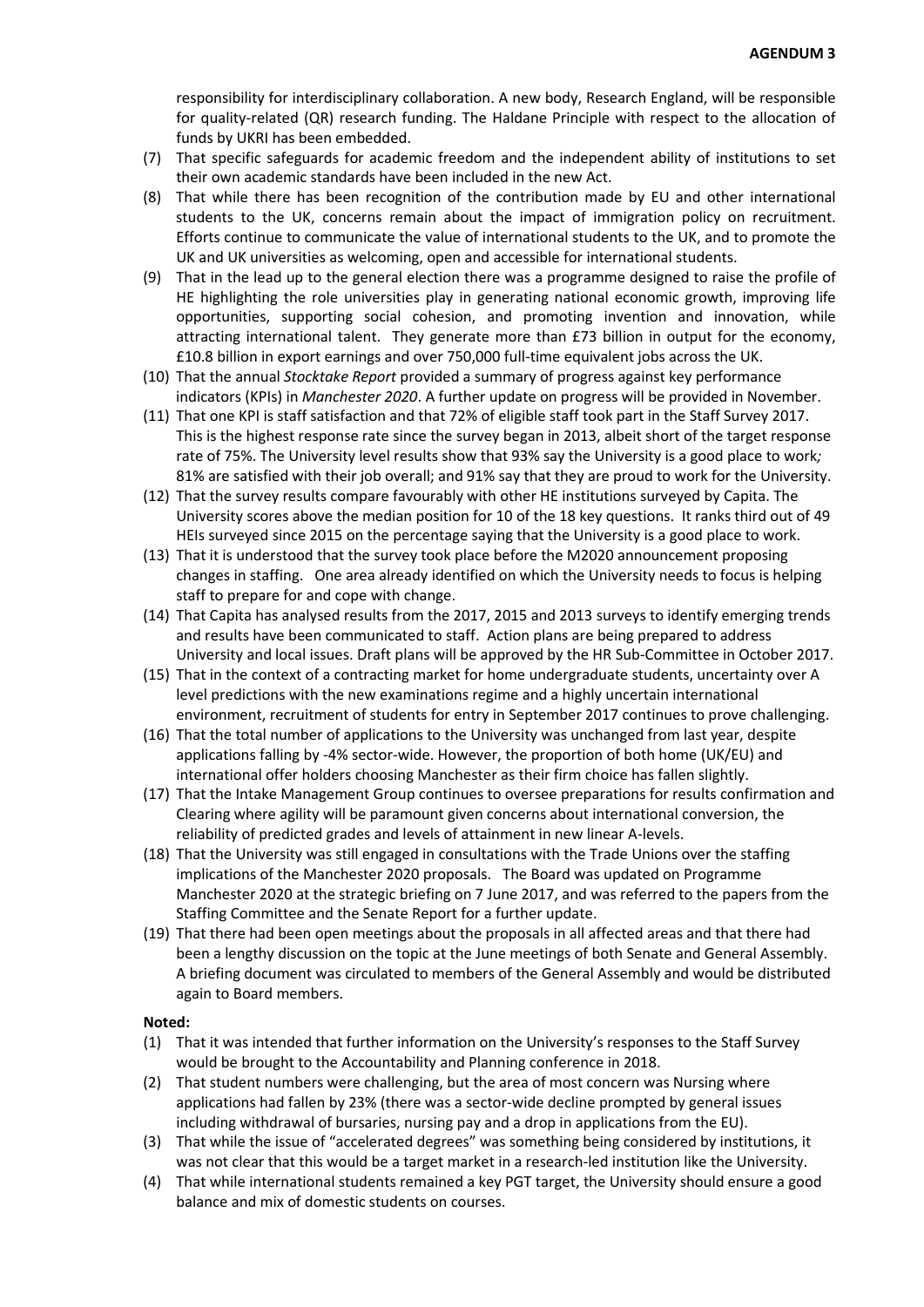- (5) That in relation to international student numbers, the University as well as other Universities and Sector bodies continued to lobby at every opportunity about their importance.
- (6) That in relation to the Manchester 2020 staffing proposals, Board members had received a letter from a number of professors, that the Chair and Secretary of the Board had met with the two lead signatories and explained the process and that Board members had also received a copy of the response that had been sent by the Chair.
- (7) That one of these professors had brought a motion to Senate (reported further below) but that after a good and robust discussion the motion was not passed.
- (8) That a further letter had been circulated to Board members from the University and Colleges Union that day and copies were circulated for discussion.
- (9) That the Staffing Committee had received a very full set of papers and update on the proposals at its meeting on 27 June 2017 (see Agendum 13), and was fully informed and briefed on the depth and nature of academic concerns, and on the nature and stage of the process that was being followed. It had expressed concern at some of the early communication issues and that the criteria had not yet been finalised, while recognising the need for meaningful consultation, but reaffirmed its support for the programme and for the launch of the voluntary severance scheme.
- (10) That the ninth consultation meeting with the trade unions had been held that day, that in the course of the consultation there had been movement on various issues including pool boundaries in two areas and that there had been a constructive meeting that day on the proposed selection criteria in the event that compulsory redundancy was implemented.
- (11) That there had been a previous detailed discussion on the proposals at the Board meeting on 3 May 2017, and that it was recognised that many staff had questioned the proposals, partly because they did not expect them.
- (12) That the Senate debate had been full and robust.
- (13) That the 2017 Staff Survey had raised some issues of concern, although even on measures where the University scored less well it compared favourably with the median of other institutions and that although the survey was undertaken before the M2020 announcement, there had been other change programmes within the University which may have had an impact.
- (14) That it was recognised that communication with staff continued to be key and that leaders throughout the institution each had an important role to play in that.
- (15) That the Chair would prepare a response to UCU on behalf of the Board.
- (16) That consultation should continue with the Trade Unions and the Board remained supportive of the process that was being followed.

## (ii) **Report from the Director of Compliance and Risk Management**

**Received:** an update from the Director of Compliance and Risk Management, Dr David Barker, on actions by the University following the Manchester Arena bombing and the Grenfell Tower fire.

## **Reported:**

- (1) That following the bombing, the major incident team met several times, the safety of staff and students was quickly confirmed and the University was in regular contact with police as the national threat rose to critical. Communications included promoting the "Run, Hide, Tell" message.
- (2) That following the Grenfell Tower incident and in line with HEFCE advice, the University assured itself that fire risks were properly managed and that fire safety systems had all been tested. Three high-rise student accommodation blocks were tested and the findings reported to HEFCE.
- (3) That further work was underway to seek assurances where possible that appropriate fire safety arrangements were in place (working in accordance with the wider action plan agreed with the Mayor of Greater Manchester) and that cladding on buildings does not present a fire risk.

## **Noted:**

- (1) That the office of the Mayor of Greater Manchester was leading a review of safety of high rise buildings managed by private providers. .
- (2) That as far as low-rise private accommodation was concerned, fire safety was a key requirement in arrangements with the University's approved landlords, but that wholly private arrangements between students and non-approved landlords, could not be controlled by the University.
- (3) That it may be of benefit to take more steps to make students aware of the existence of approved landlords and of the increased assurances which came with such arrangements.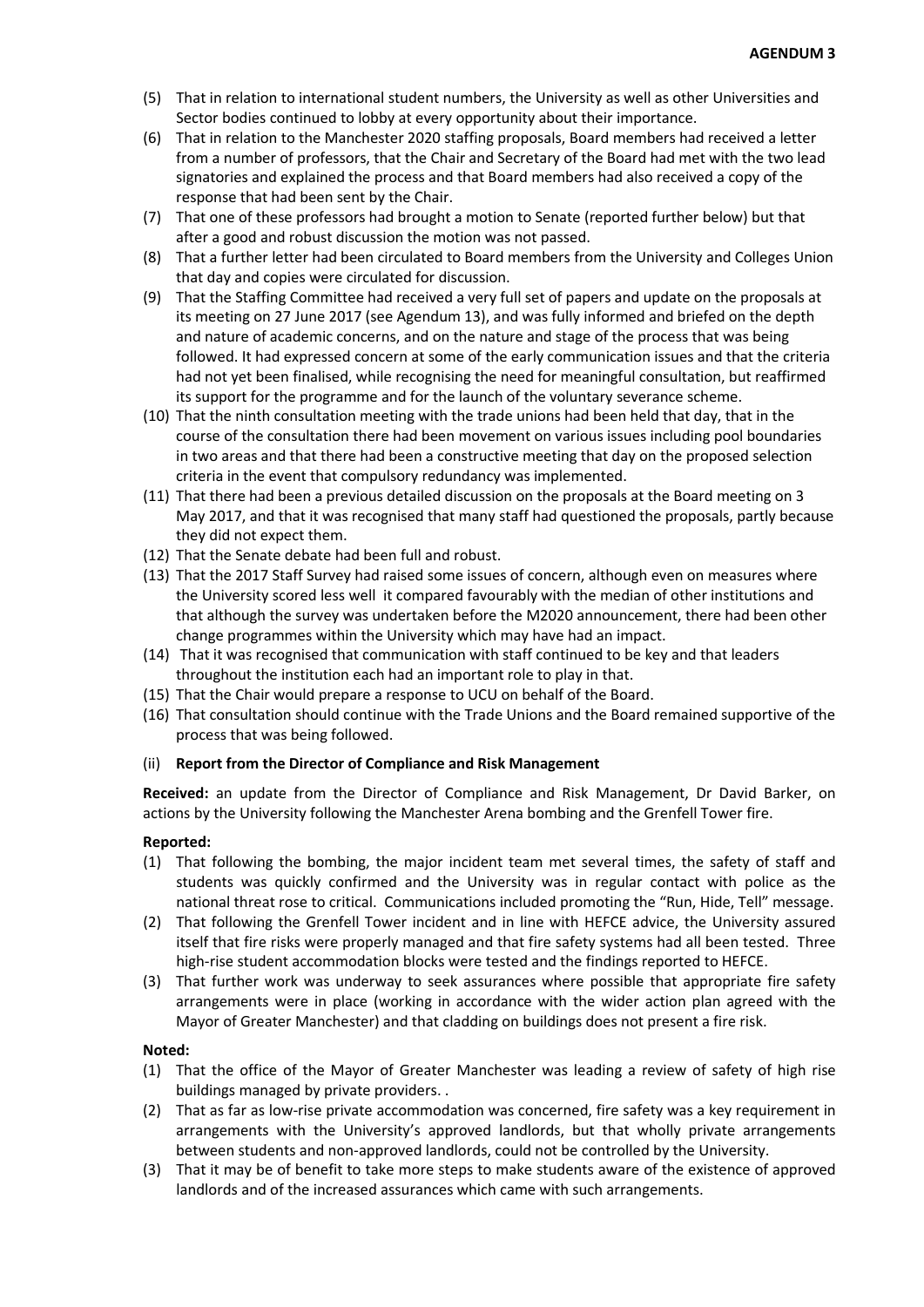### **6. Report on Goal 3: Social Responsibility**

**Received**: a report from the Associate Vice President for Social Responsibility to provide an update on social responsibility, including the Equality and Diversity Annual Report.

- (1) That progress in social responsibility is reported through the Annual Performance Review. Information for the assessment of 2016/17 performance will be considered in the 2017 Annual Performance Reviews and reported at the overall Accountability and Planning Conference in 2018.
- (2) That assessment of the University's overall performance in social responsibility was amber, meaning that measures were largely on track, but one core priority measure (to reduce absolute carbon emissions) was not on track to meet the 2020 target.
- (3) That information on each component of 2015/16 performance is provided in the Stocktake Report.
- (4) That examples of highlights and challenges could be flagged. These include the **Inclusive Growth Analysis Unit** which has engaged stakeholders to ensure poverty reduction is central to the growth and devolution agenda in Greater Manchester; the roll-out of the first **Ethical Grand Challenge** initiative to over 5,000 students and embedding it as a core element of the Stellify initiative and Manchester Leadership Award; a new strategy for how the University can inspire and be inspired by its local communities; the ongoing **School Governor Initiative** and **Cultural Explorer Programme**; the roll-out of a new supplier engagement tool; the "We Get It" campaign; securing funding for a HEFCE Catalyst *Diversity and Inclusion Student Ambassador Project* to improve outcomes for BAME students and those from low-socioeconomic groups; and the key engagement programme **10,000 Actions** which created c25,000 pledges for action on sustainability and increased staff engagement in this agenda from 3% to 41%.
- (5) That progress is being made towards the University's Manchester 2020 high level KPIs for gender and ethnicity, but the rate of change is slow, particularly in relation to ethnicity.
- (6) That a standing risk is that other goals may be perceived to conflict with social responsibility. There have been some examples of this issue, notably with regard to the socially responsible investment; freedom of speech issues; and more recently around aspects of the M2020 programme.
- (7) That projections show that the University will fall short of its 2020 target to reduce carbon emissions by 40% from 2007/08 levels. Work to understand this, potential measures to address it and post-2020 targets is underway. A new Environmental Sustainability Leadership Group has been established and will oversee this work. Updates will come during 2017/18 through the Annual Performance Reports and full proposals will be presented to the Board in Spring 2018.
- (8) Key priorities for 2017/18 are supporting engagement with, and impact across, each agreed signature programme, delivering actions set out in the Race Equality Charter Mark towards resubmission in July 2018 and increasing the profile for social responsibility.
- (9) That key opportunities include ensuring that social responsibility supports the University's other two goals, advancing the University's approach to public and community engagement and communicating success to enhance reputation and fundraising potential.
- (10) That key threats are a possible perception that social responsibility is 'another thing to do' rather than helping to deliver other core goals; that other goals are perceived to conflict with social responsibility aims and objectives and the potential for an unfocused pursuit of too many agendas.
- (11) That a detailed analysis of performance across equality, diversity and inclusion was provided.
- (12) That the University has seen an increase in the number of women at senior lecturer level and above from 27% to 31% over the previous five years. There has been particular progress in the professoriate with a 4.3% increase of women to 24%. There is still work to do in order to meet the target to increase the percentage of senior academic women.
- (13) That there has been limited progress for BAME academic and PSS staff at the University over the last five years. However, in comparison to other Russell Group institutions the University has above average representation of BAME academic and PSS staff.
- (14) That key actions for 2017/18 were to continue to develop initiatives that support gender equality and apply for an institutional Athena SWAN silver award; the actions stated in the Race Equality Charter Mark submission and apply for a bronze or silver award; to continue to support women and BAME staff to participate in national leadership development programmes; to launch a new mentoring and coaching programme; to pilot a new process to design out bias as far as is possible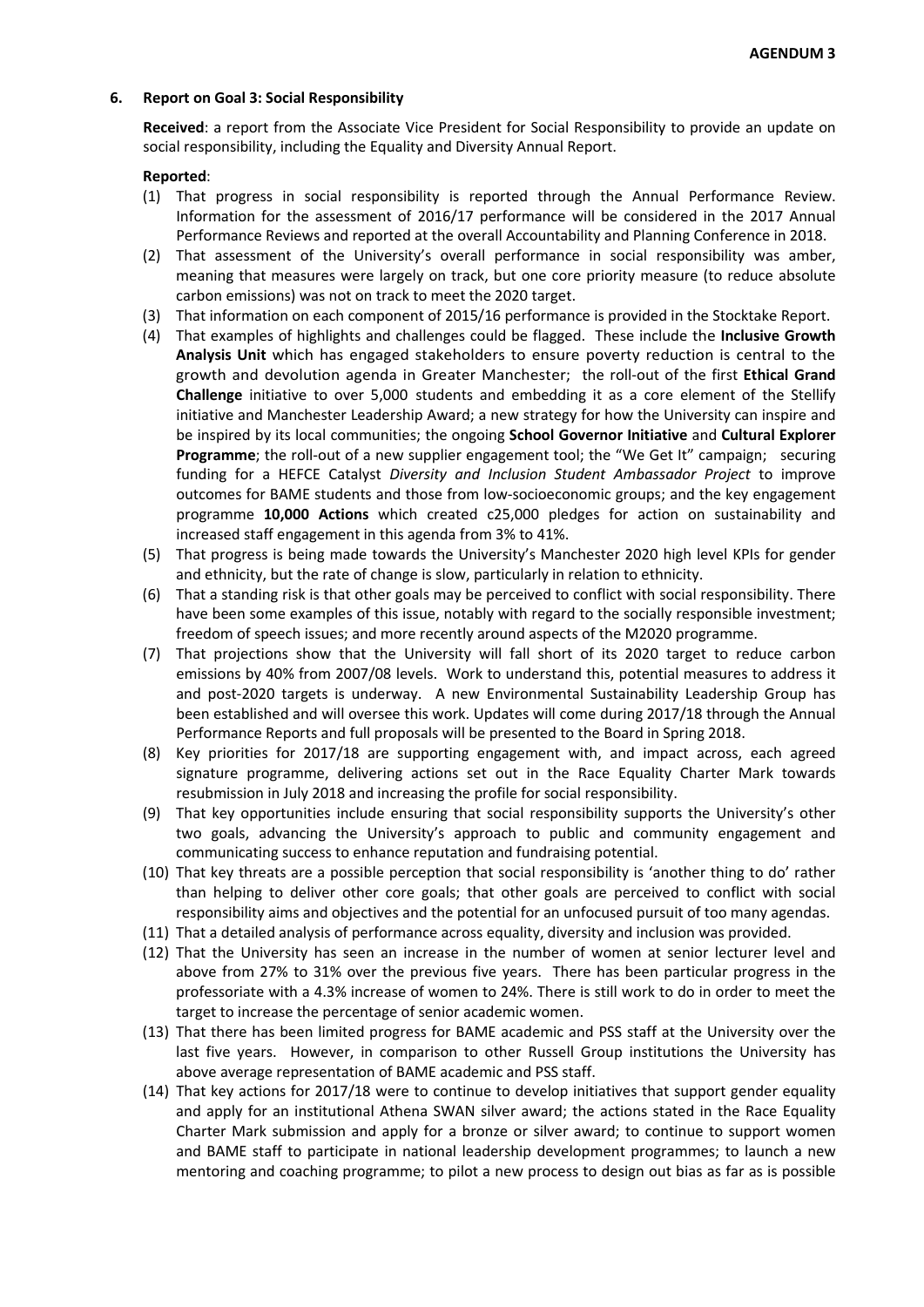in recruitment and selection; to further extend unconscious bias training; and to develop a proposal for sponsorship of BAME and women staff.

### **Noted:**

- (1) That the Board congratulated the Social Responsibility team on its achievements, particularly in the areas of Student Engagement and the Equity and Merit scholarships and noted that while trying to continue with its work in all of the areas highlighted, it was important to identify key areas on which to focus. These include Equality, diversity and inclusion and environmental sustainability.
- (2) That a seeming drop in the number of student volunteers was as a result of a new way of calculating participation and did not reflect a real drop. The new figure would be the appropriate benchmark for future activity.
- (3) That a question was raised about the Socially Responsible Investment Policy and that it has been modified considerably in order to motivate investors to align. The University had now opened up its investment portfolio to public scrutiny and is looking for practical ways to address concerns.
- (4) That there was a challenge to be bolder and articulate more clearly what it means to be a socially responsible organisation in all areas including investment policies and M2020.
- (5) That in relation to equality, consideration should be given to targeting the pipeline of talent.
- (6) That diverse groups lead to better outcomes and that consideration should be given to any ways in which successful actions in promoting gender equality could be translated to the BAME arena.
- (7) That consideration should be given wherever possible to making diverse role models visible.
- (8) That Board members would be willing to assist the Head of Equality, Diversity and Inclusion with this agenda on an informal basis.

## 7. **Report from the University of Manchester Students' Union (UMSU)**

**Received:** The annual report on the work of UMSU, including KPIs and a hardcopy of the Strategic Plan.

- (1) That 2016/17 had been a year of operational challenge underpinned by progress in delivering the first year of UMSU's four-year strategy, that UMSU was grateful for the ongoing partnership and support of the University to help deliver its objectives and for additional investment in its facilities.
- (2) That metrics on student participation showed good engagement with UMSU. The total student engagement index is 21,062. Further work has been carried out on more passive participation (e.g one-off events, commercial interaction) to look at total impact on UMSU's 40,000 members; this indicates engagement with over 30,000 students.
- (3) That UMSU posted a surplus for 2015/16 of £230,443. The strategy is to re-build reserves for investment in the extension project to which UMSU is making a contribution. That UMSU has taken a prudent approach to spending in this financial year, and budgeted a year-end deficit position of -£110,000. UMSU has met its reserve target despite business interruption.
- (4) That UMSU has commissioned a new finance system to improve procurement and purchasing, has recruited additional financial and audit expertise to its Trustee Board and committees to improve financial governance and will tender shortly for new internal and external auditors.
- (5) That the three-year rolling financial plan has been approved by UMSU's Trustee Board and the Union-University Relationship Committee (UURC). The overall financial objective of generating small surpluses to reinvest in strategic projects underpins activity.
- (6) That UMSU has accelerated work to improve culture. Staff engagement and satisfaction levels have continued to improve with some challenges exacerbated by financial pressures.
- (7) That UMSU has supported 1520 course representatives in the last year: over 70% in face to face sessions, and a further 25% online. In the most recent research at the ends of the academic year, over 80% of students were satisfied with the support received.
- (8) That UMSU has fully established its Data and Insight Function, conducted a series of research projects throughout the year and spoken to over 6000 students in a research capacity.
- (9) That UMSU had opposed the Teaching Excellence Framework and its link to increasing tuition fees. Officers led a boycott of the National Student Survey (NSS) along with 38 other Students' Unions.
- (10) That UMSU was working with The Student Engagement Partnership (TSEP) on a project to enhance the student voice at Manchester and will launch a new Student Voice group, chaired by the Education Officer to oversee all student voice related activity across the institution.
- (11) That there were over 800 nominations for the student led teaching awards.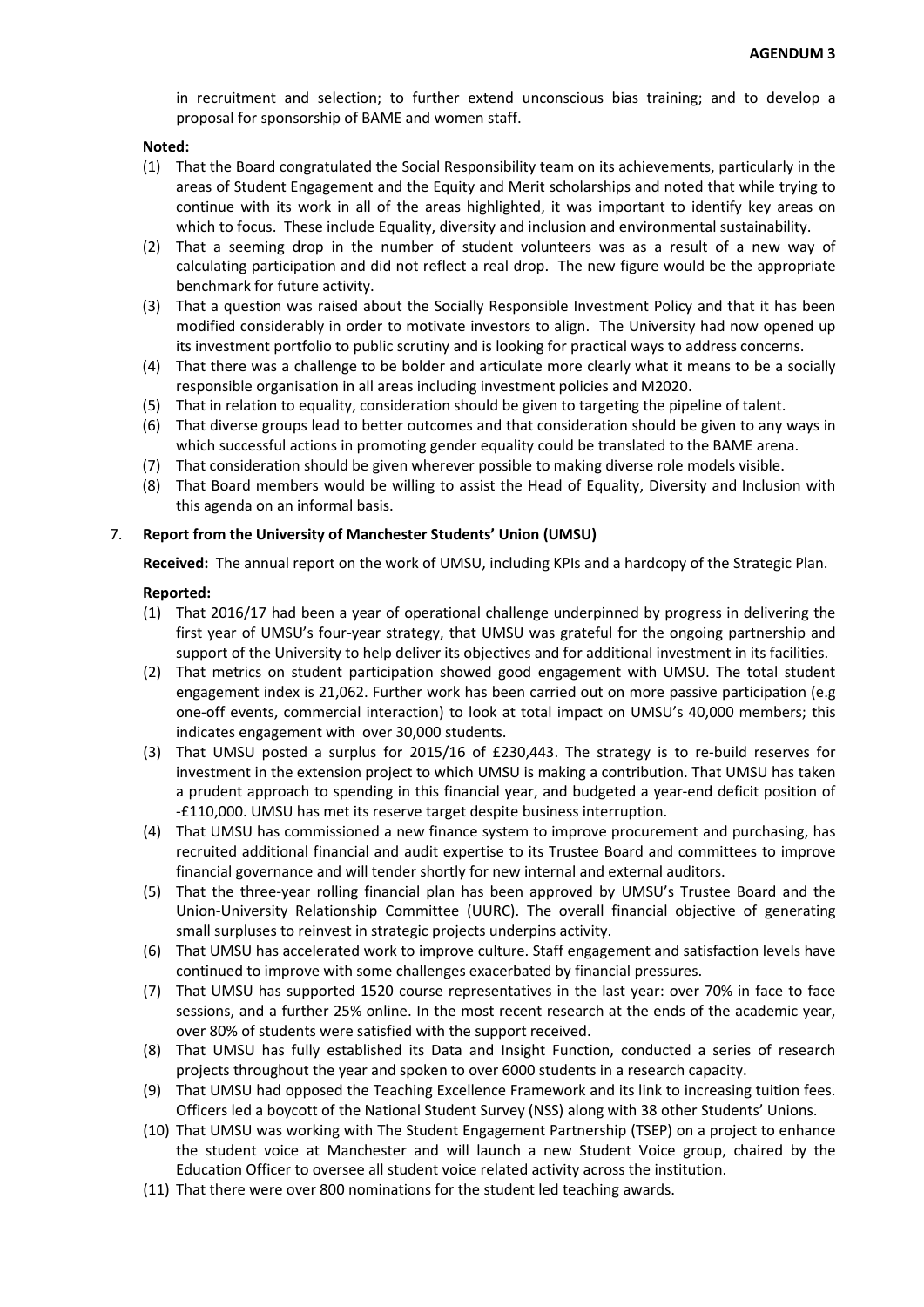- (12) That UMSU in partnership with the University had received funding from HEFCE to understand and challenge differential achievement by students from a BAME background.
- (13) That 9000 students voted in the 2 sets of UMSU elections and that nearly 200 policy motions had been presented to UMSU's Senate, of which nearly 100 have become active pieces of work.
- (14) That UMSU had engaged with external student policy issues as well as community work and other activities. UMSU supports 480 societies; individual society memberships have increased by 5% since 2015/16 to 34,100. 14,200 students (over 1/3) are involved in at least one student group.
- (15) That UMSU had worked in partnership with the University this year on various areas including Widening Participation and Access, Residents' Associations, JCRs and Off-campus students.
- (16) That UMSU operates in a competitive environment and that trading this year is set to deliver a £430,000 contribution against a usual performance of around £750,000. The closure of services and impact of building works has caused short term restraint on core-purpose spending, but underlying performance of services remains strong.
- (17) That UMSU won the Quality Students' Union Award, the Best Bar None Gold Award and the Winifred Turium Prize for Good Governance.
- (18) That building work has progressed and been phased to ensure UMSU remains operational. The overall budget is c£10million, with a contribution from the Union of c£1.75million.
- (19) That there had been a focus on raising the quality, consistency and co-ordination of communications across all outputs to drive increased levels of membership engagement.
- (20) That the new strategic plan for the period 2016-2020 "Made in Manchester" has been launched.
- (21) That plans for 2017/18 include merging the activities of the International Society into UMSU's work and developing new services for this demographic; creation of a 'Give it a Go' programme to provide taster sessions of activities, trips and events; working with the University to ensure UMSU's digital needs are built into the student lifecycle project; creation of an integrated community development unit; enhancing student engagement work; achieving the 'Quality Students' Unions' part B standard and developing a commercial strategy to complement main organisational plans.

### **Noted**:

- (1) That UMSU had hosted a student-led widening participation conference engaging approximately 100 other institutions and that the Board welcomed UMSU's ambassadorial role for the University.
- (2) That the report was well-written and demonstrated a well-run union which was making good progress in line with its strategic objectives.
- (3) That the relationship between the University and UMSU was both positive and pro-active which was welcomed.

## **8. Budget for 2017-18 and 5 year plan**

**Received:** reports on (i) the Budget for 2017-18 and the 5 year plan, and (ii) the HEFCE return.

- (1) That the prior year five year plan was approved by the Board, but that the Board and University Executive required the shape of the plan to be revised, particularly in the outer years. Revised targets were set at the start of the 2017/18 budget process.
- (2) That five key initiatives, each of which has a plan and target, are growth in international fee income, improved research overhead recovery, distance learning, growth in philanthropy, and efficiency savings. Investment has been incorporated into the plans, including £50m additional investment in IT, investment in early career academics at £2.6m in 2017/18 increasing to £5.8m pa, and an uplift of £2.7m pa for strategic investment focussed on research, teaching and the student experience.
- (3) That a summary of key assumptions, related risks and risk based scenarios was included in the report for consideration by the Board.
- (4) That targets were set at faculty and directorate level and, following initial budget submission, a robust challenge process took place.
- (5) That closing cash remains at above £90m throughout the plan in line with treasury policy to retain cash balances greater than £75m.
- (6) That utilisation of merged endowment funds had been incorporated in the budget and plan consistent with the endowment proposal considered by the Board and subject to Board approval.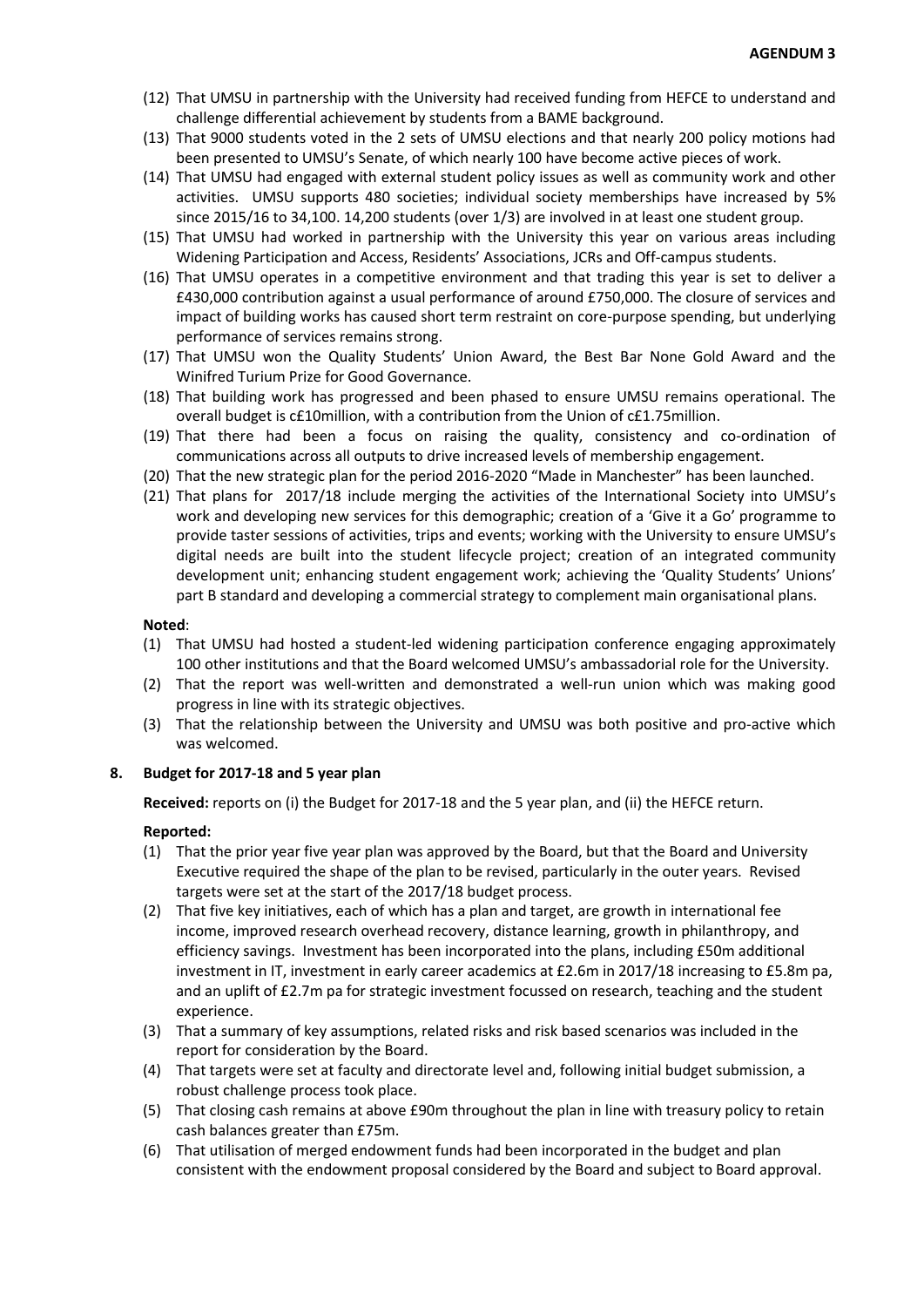- (7) That the University must make a submission to HEFCE approved by the Board of Governors by 31 July 2017, reporting forecasts up until 2019/20 and including financial indicators, balance sheet and cash flow, student number forecasts, supporting data, financial commitments and commentary.
- (8) That in May 2017 the HEFCE Board approved a new approach to calculating financial commitment thresholds based on adjusted net operating cash flow (ANOC). Using this metric, the University has been set a threshold of £365m, which is below the current level of commitments of £409m. HEFCE had confirmed that should an institution's existing financial commitments be above the threshold at 1 August 2017, this will be automatically accommodated under a higher financial commitment level.
- (9) That commentary explains the financial forecasts and how financial sustainability will be ensured.
- (10) That the University's Strategic Plan, Manchester 2020, sets its vision for sustainability and references the underpinning processes to ensure compliance and manage key strategic risks. The University's accountability and planning cycle co-ordinates the planning and review processes to ensure implementation of the Plan.
- (11) That the Audit Committee has a particularly important function in giving assurances on the effectiveness of arrangements for risk management, control, data quality and governance as part of a comprehensive risk-management framework.
- (12) That the University's Capital Masterplan is funded by a combination of reserves, current and future cash generation and access to the funds raised from the University's issue of a long-term fixed rate non amortising bond and is closely monitored through the University committee structure.
- (13) That the forecast includes strategic initiatives to improve income generation and reduce costs which are being implemented. In order to mitigate risk, a level of contingency is included.
- (14) That the University does not anticipate any short-term liquidity issues.
- (15) That home undergraduate student number intakes had been reduced from 2017/18 onwards, to reflect the strategic focus on quality. The strategy also includes an increase in income from distance learning, mainly post-graduate taught programmes.
- (16) That tuition fees had been forecast based on reasonable assumptions.
- (17) That the forecast did not include any specific adjustments in anticipation of the UK's exit from the EU, due to the difficulty in predicting impact. The assumption for modelling purposes is that any decrease in EU student numbers will be offset by an increase in home or international students, or continuation of some EU students coming to the University but now paying international fee levels.
- (18) That the University has a small portfolio of transnational education partnerships that it is likely to expand. This activity is overseen by the Transnational Education Group.

## **Noted**:

- (1) That the Finance Committee had approved the five year forecast, recognising that the internal fiscal position was one of increased risk, primarily due to external political and other factors.
- (2) That the budget and forecast included built-in headroom for investment and applied an increased level of contingency, recognising that most risks could be capped, but at an associated cost. The University was financially sustainable and financial resilience was built into the plans.
- (3) That in relation to assumptions for research recovery, more of the larger research awards required matched funding and this was a challenge for the Sector.
- (4) That the assumptions in the budget in relation to student numbers were consistent with intake and tariff management discussed earlier.
- (5) That the Board noted the risks contained within the five year plan but drew assurance from the report which set out sensitivities and measures to mitigate risk.

**Approved:** The Budget for 2017-18, the five year plan and the HEFCE return.

## **9. Chair's report**

## (i) **Board Effectiveness**

**Received:** a summary of the Recommendations and associated actions from the Governance Effectiveness Review by John Lauwerys dated 13 March 2017.

## **Reported:**

(1) That The Board of Governors received the Report of the Review of Board Effectiveness by Mr John Lauwerys at its meeting on 22 March 2017 and resolved that an action plan should be developed.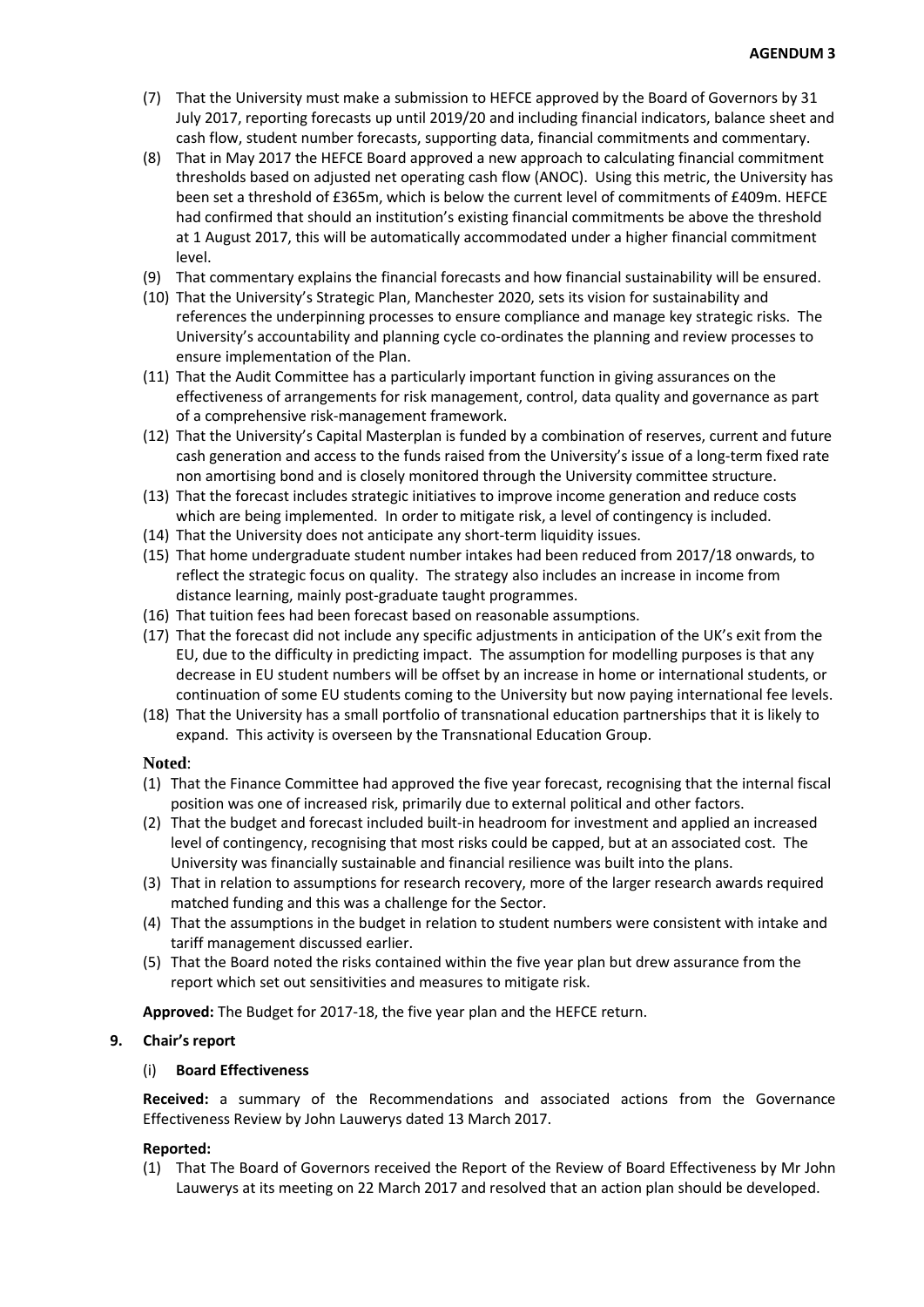- (2) That the new Deputy Secretary will be in post from July 2017 and will lead on progressing recommendations with the Chair and the Registrar, Secretary and Chief Operating Officer.
- (3) That, where possible, a number of the recommendations are already being progressed.
- (4) That Privy Council approval will be required for changes which require amendments to Statutes.

**Noted:** That a more detailed plan will be brought forward to the next Board meeting for approval.

### (ii) **Annual Review of membership of committees**

**Reported:** That the annual review of membership of committees was ongoing.

### (iii) **Nominations Committee**

**Received:** A Report from the Nominations Committee on membership of the General Assembly.

## **Reported:**

- (1) That on 21 June 2017, the General Assembly approved recommendations from the Nominations Committee for appointments and re-appointments to the General Assembly in Categories 9 and 10.
- (2) That Tony Aggarwal and Andrew Watson were recommended for re-appointment and that Councillor Carl Austin-Behan was recommended for appointment to the General Assembly in Category 9 (appointed by the Board of Governors).
- (3) That Nicholas Bent, Steve Connor, and Andrew Watson were re-appointed and that Trevor Rees was appointed to the General Assembly in Category 10 (appointed by the General Assembly)

### **Approved:**

- (1) The re-appointment to the General Assembly in Category 9 (members appointed by the Board of Governors), each for a further term of three years of Mr Tony Aggarwal and Mr Andrew Watson
- (2) The appointments to the General Assembly in Category 9 (members appointed by the Board of Governors), for a term of three years of Councillor Carl Austin-Behan.

### (iv) **Nominations Committee of the Alumni Association Advisory Board**

**Received:** A Report from the Nominations Committee of the Alumni Association Advisory Board.

## **Reported:**

- (1) That Annex A of the Alumni Association Constitution, Procedure for the Appointment of the Chair of the Alumni Association provides that an Alumni Association Nominations Committee, chaired by the Deputy Chair of the Association, will review nominations and recommend to the University Board one candidate for appointment to the position of Chair.
- (2) That the incumbent Chair's term of office ends on 31 August 2017 and that she has completed her maximum allowable two terms of office.
- (3) That the Nominations Committee recommends Katherine Leopold to become the next Chair of the Alumni Association and its Advisory Board following an open process of nominations.

**Approved:** The appointment for three years of Ms Katherine Leopold (BA Hons German and Linguistics, 2001) as Chair of the Alumni Association and its Advisory Board with effect from 1 September 2017.

## **10. Secretary's report**

## **(i) Elections from the Senate to the Board of Governors**

**Received**: a report on the recent elections from the Senate to the Board of Governors.

- (1) That the constitution of the Board of Governors provides for the election by Senate of seven of its members to serve as members of the Board.
- (2) Four representatives of Senate will continue in membership for the session 2017-2018: Professor Colette Fagan (2018), Professor Danielle George (2019) Dr Caroline Jay (2018) and Professor Silvia Massini (2019), but that Board membership for Professor Cathy McCrohan, Dr Christine Rogers and Professor Chris Taylor will come to an end on 31 August 2017.
- (3) That in the Senate elections one nominee, **Dr Reinmar Hager** was appointed unopposed, as his appointment fulfils the constitutional requirements for non-professorial representation from Category 3 members of the Senate.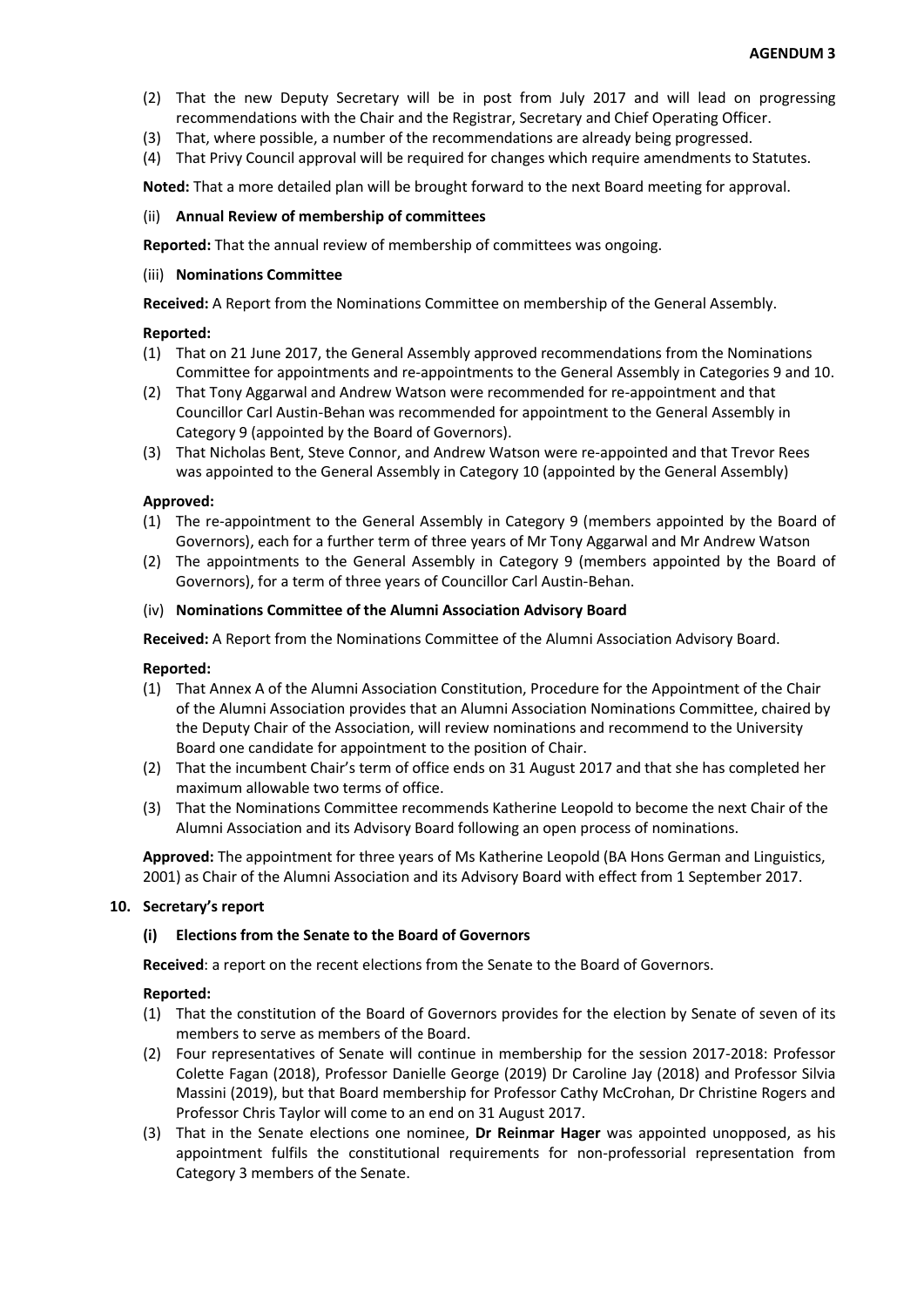(4) That an online ballot of Senate members was required to determine membership for the remaining two places and that following that ballot on the votes cast and with due regard to the constitutional requirements, **Professor Aneez Esmail** and **Professor Nalin Thakkar** were elected to the Board of Governors, from 1 September 2017.

### (ii) **Exercise of delegations**.

**Received:** a report on exercise of delegations.

### **Reported:**

(1) **Emeritus professor:** That acting on behalf of Senate and the Board of Governors, and on the recommendation of the relevant Head of School and Dean of the Faculty, the President and Vice-Chancellor awarded the title of emeritus/emerita professor to:

Professor William Ollier, School of Health Sciences, with effect from 1 March 2017.

(2) That acting on behalf of the Board of Governors, and on the recommendation of the Vice – President and Dean of the Faculty of Humanities, the President and Vice-Chancellor approved the appointment of:

> Professor Martin Evans as Head of the School of Environment, Education & Development with effect from 1 November 2017 for a term of five years (with review after three).

(3) **Seal orders:** Pursuant to General Regulation VII.4, the Common Seal of the University had been affixed to instruments recorded in entries 1838 to 1870.

#### (iii) **Power of Attorney- UM13**

**Received:** A draft Power of Attorney for UMI3

**Reported:** That the Power of Attorney, which delegates certain powers in relation to intellectual property from the University to UMI3, is due for renewal on 30 September 2017.

**Noted:** That it was planned that a briefing for the Board on UMI3 activity would be provided in 2017/18.

**Approved:** The draft power of attorney. Authorisation was granted for the University to sign the Power of Attorney for a further period until 30 September 2020.

### **11. Evaluation of Chair**

**Received**: A verbal update from the Deputy Chair on the recent evaluation exercise relating to the Chair.

**Reported**: That the Deputy Chair had received consistently positive feedback from all members of the Board and that all Board members recognised the work that was being done to improve Board Effectiveness and efficiency and supported this ongoing work.

*NB: The Chair left the meeting for this item.*

# **12. Health and Safety**

**Received:** (i) a Report on the Health and Safety Policy Statement and the Organisation to Implement and (ii) the Q1 Safety Services Report.

- (1) That under section 2(3) of the Health & Safety at Work Act 1974, the University must describe arrangements in place for implementing its health and safety policy, and make this information available to employees.
- (2) That the University has adopted the safety management principles described in HSG65, Successful Health and Safety Management. It has also had regard to sector-specific guidance on leadership and management of health and safety in higher education institutions. The list of documents it considers will be regularly reviewed and updated by the Safety, Health & Environment Committee.
- (3) That the line management structure and key roles of senior managers were described and a distinction made between bodies established to oversee policy and operational line management functions which are predicated on the policy objective of full integration of health and safety management.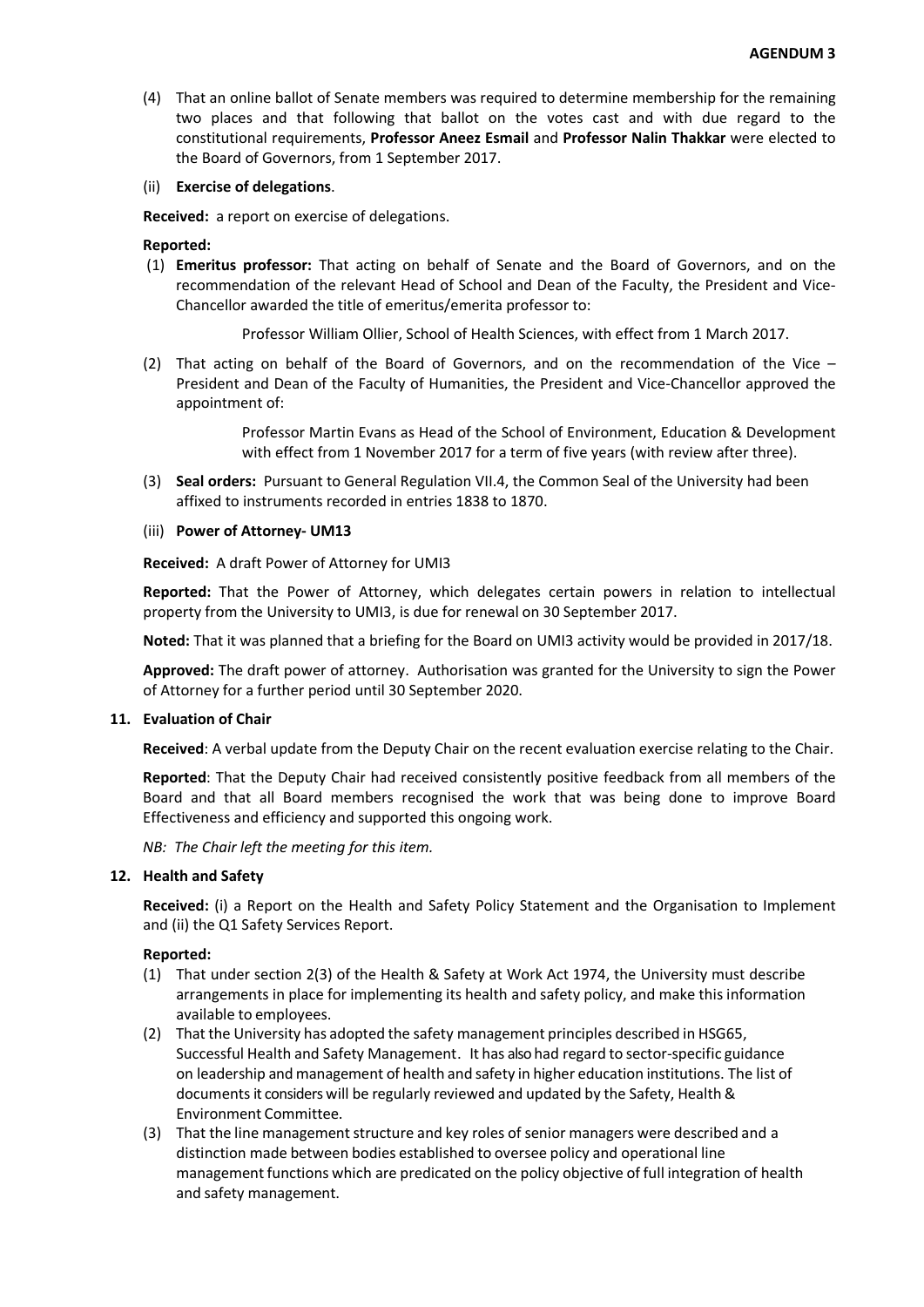- (4) That minor revisions have been made to the Health and Safety Policy to reflect a change in job title for the Head of Occupational Health and to provide for the policy statement to be revised every two years or upon significant change, whichever is the sooner.
- (5) That no implications have been identified from the minor changes made.
- (6) That the Safety Services Q1 report summarises the Health and Safety performance of the University this calendar year. The report provides assurance that the work of Safety Services is targeted to key areas of concern and is effective in maintaining or improving safety management performance.

**Approved:** The Health and Safety Policy Statement and Organisation to Implement.

# **13. Board committee reports**

# (i) **Finance Committee** (5 and 19 June 2017)

**Received:** (i) the minutes of the Finance Committee Meetings on 5 and 19 June 2017 (ii) Reports from the Chair of the Finance Committee (iii) 2017-18 Forecast outturn (iv) Capital Approval Requests and (v) Policy for Socially Responsible Investment- Quarterly Reporting.

# **Reported:**

- (1) That at its meeting on 19 June 2017, Finance Committee received an update on the capital programme and approved the balance of construction costs for Coupland 3 Phase 3. No projects had been completed since the last meeting.
- (2) That the Committee noted a credit opinion provided by Moody's and an update on an action plan produced in response to the RCUK FAP Audit. The University's overall assurance rating has been assessed as Limited, whereas the last audit in 2013 had a 'Satisfactory' rating. The impact financially is not material, however this does impact reputation. The action plan will be reported to and monitored by Audit Committee.
- (3) That the Finance Committee had noted an update on the international payroll obligations project and Finance Sub Committee's approval of the future salary supplement in lieu of pension provision for individuals based in the EEA of 15.4% which will be reviewed annually.
- (4) That Finance Committee was presented with options on investing medium term cash balances in a diversified manner to generate an improved return. The Committee approved that all of the options be explored further.
- (5) That Finance Committee received the May 2017 management accounts and recommended the full year forecast outturn for 2016-17 for approval by the Board.
- (6) That Finance Committee received the University's 2017/18 Budget and Five Year Plan. It had requested more information on the main risks along with a quantified sensitivity analysis for each risk to be included in the document. Finance Committee recommended that the Board approve the University's 2017/18 Budget and Five Year Plan.
- (7) That the HEFCE forecast return, covering 2017/18, 2018/19 and 2019/20, was presented to Finance Committee and the Committee recommended that the Board approve this return.
- (8) That the first quarterly report produced under the revised Socially Responsible Investment Policy (SRIP) was presented to Finance Committee. It was agreed that a sub-group of Finance Committee should be formed to consider any areas for concern and issue any relevant instructions to the investment managers, via the University's Director of Finance. This should be known as the Investments Sub-Committee (ISC). Membership should include both lay and executive members.
- (9) That Finance Committee approved the updated Financial Procedures for the University.
- (10) That Finance Committee received the latest report on the USS and UMSS pension schemes and supported the recommendations in the report.

## (a) **Endowment spending proposals**

- (1) That Finance Committee received revised proposals on the spending plans in relation to the new merged endowment funds.
- (2) That a total of £37m (based on 31 July 2016 valuations) has been unlocked as a consequence of restructuring the University endowments. The current value is £41m following a £4m increase in market value during the year.
- (3) That in the context of increased cost in relation to the MECD development, and general pressures on funding due in part to the increased cost of living assumptions, a proposal is set out below that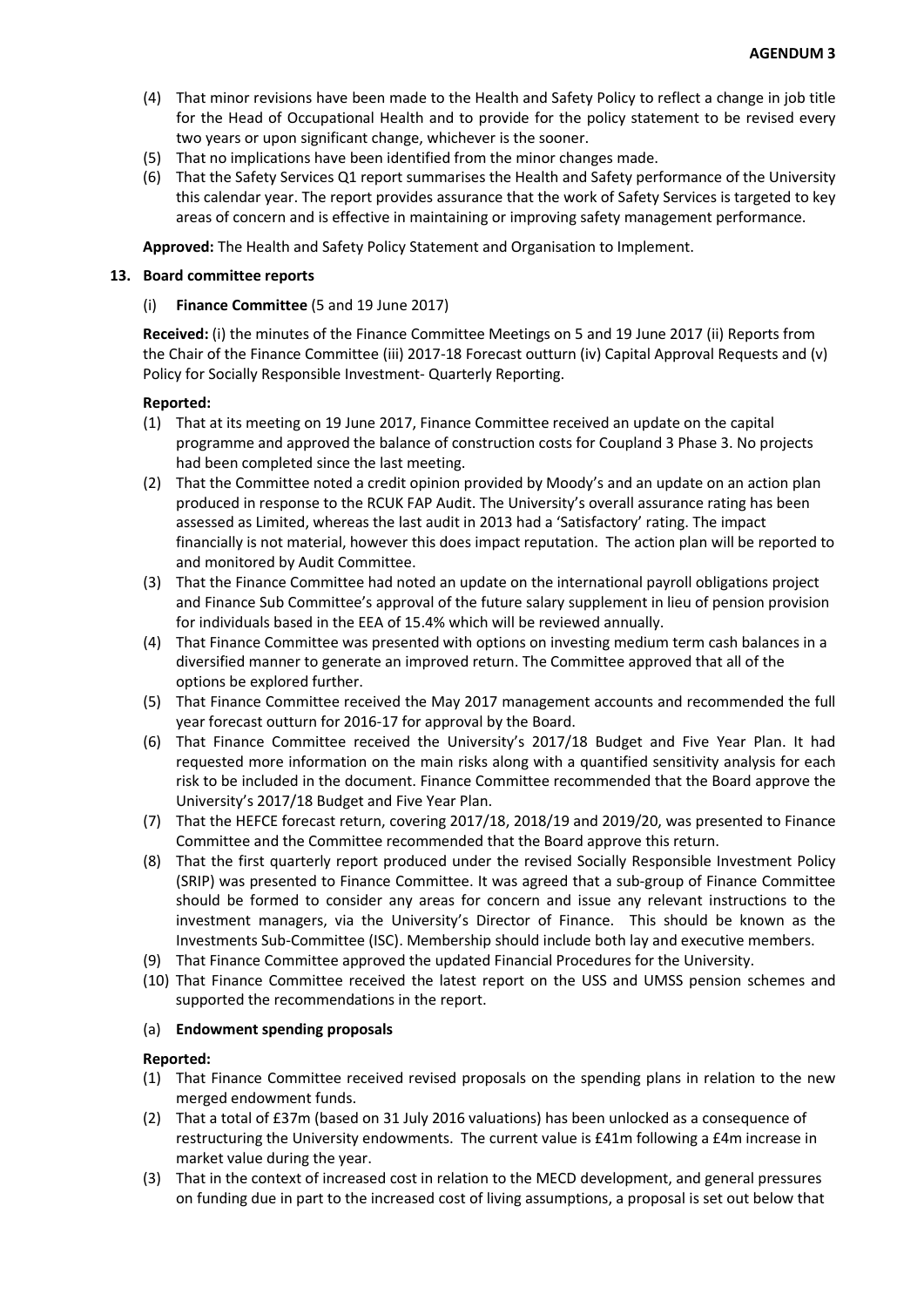enables £15m to be allocated to MECD and £15m to be utilised towards strategic investment over the next three years in relation to teaching, research and student experience.

- (4) That the terms of the merged endowment funds are sufficiently wide to permit spend on MECD.
- (5) That it is also proposed that these new merged endowment funds are used as a 50% match with Strategic Investment Research Fund (SIRF) and the Student Experience Fund (SEF). This enables greater alignment of strategic priorities and a more joined up approach for prioritising bids to the endowment funds and these two separate investment funds.
- (6) That endowment bids relating to Teaching and Research should be prioritised by the Vice Presidents for Teaching and Learning and Research and Innovation respectively. The top priority bids should be submitted to the enhanced SIRF. This would result in the utilisation of £30m of the available merged funds, with £11m merged funds remaining.
- (7) That the Merged Endowment Funds Spending Policy aims to ensure a consistent approach to the governance of these funds and that spending should be linked to the University's mission and long term strategic plan, *Manchester 2020*. The public benefit statements that accompany the Trust Deed for each new Fund underpin this.This gives the Board assurance that the funds will be used to deliver the objects of the University and thus the most value to beneficiaries.

### **Noted:**

- (1) That the endowment spending proposals are considered to support the University's core strategic priorities and promote a more consistent approach as regards spending and investment decisions.
- (2) That the proposed spend from endowment funds on MECD required Finance Committee approval as it is above the £10m threshold.

**Approved:** The proposals on the spending in relation to the merged endowment funds.

(b) **Capital approvals** (NB some information excluded from publication on the grounds of commercial sensitivity)

### **Reported:**

- (1) That a special meeting of Finance Committee was held on 5 June 2017 to discuss the Manchester Engineering Campus Development (MECD) and also to approve the awarding of the main contract for the Fallowfield Residences development.
- (2) That the Committee considered the Capital Programme report at its meeting on 19 June 2017.
- (3) That the Committee had received an update by the Director of Finance on the current financial position of the University.
- (4) That the revised budget forecast was tighter and at higher risk with the increased current capital cost estimate for MECD and that the margin for financial contingency in the budget, if further external threats to income materialised, had also narrowed considerably. However, the key strategic priority of delivering MECD was important and justified the proposed actions.
- (5) That the Committee received an update on the MECD project. It agreed that the current procurement route was the most appropriate given the current stage of the project and prevailing market conditions. It also considered that scope reduction and deferment options are not preferred but will depend on affordability and funding options that will be evaluated by the University's Director of Finance. There were still risks to mitigate, including satisfactory financial close of the contract. That the Committee had approved a further financial commitment of £15m to continue 'Advance Works' prior to contract signature, planned for September 2017 and recommended to approval of the whole project.
- (6) That the Committee approved awarding the main contract for Fallowfield Residences Phase 1 to Carillion to undertake the construction works (for the student residences element only) to allow activity to commence in August 2017 and a completion date of September 2019. Approval was sought for the balance of construction costs to enable full use of the total approved budget.
- (7) That the Committee recommended approval for the full budgeted expenditure for the Sir Henry Royce Institute, noting that this was 100% externally funded.

#### **Noted:**

(1) That in relation to Fallowfield- Phase 1 there was a well-developed plan with a capped risk provision.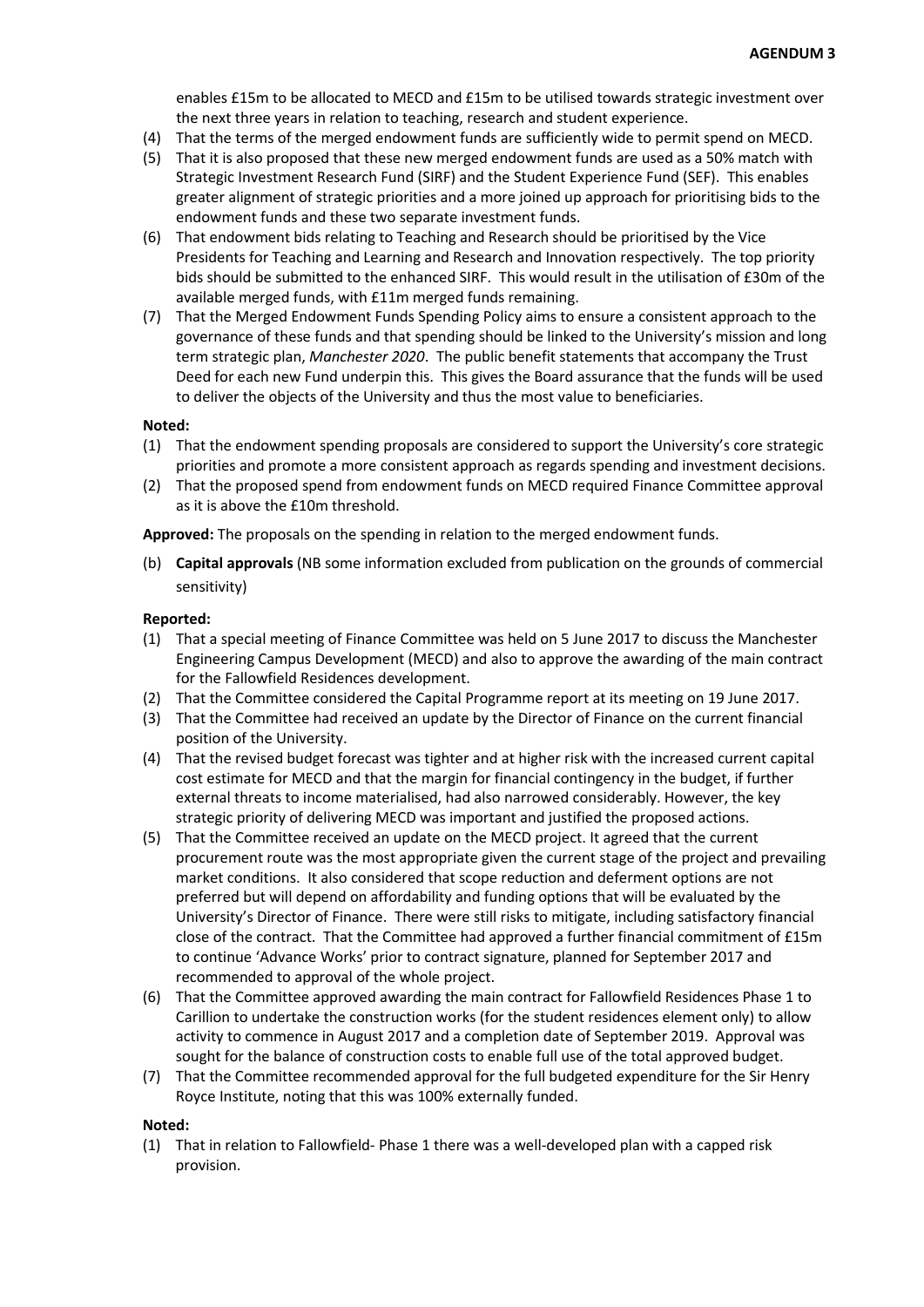- (2) That there was a decision to be made on whether following completion the University should generate income by running the residences or realise capital. This should be brought for consideration to Finance Committee.
- (3) That in relation to the Henry Royce Institute, the University held responsibility for the project and associated risks, but that the risk of this exceeding the budget being met by the funding arrangements was small.
- (4) That the additional funding being requested in relation to the MECD project represented a significant change. The reasons included construction inflation in Manchester and some commercial behaviours in relation to risk profile. That Finance Committee had been given confidence via an external report that MECD continued to represent good value for money.
- (5) That ongoing negotiations were in progress with the aim for closure in September, but that approval was being sought for the full amended figure to allow for contracts to be concluded.
- (6) That clarification on the proposed allocation of risk and the possibility of penalties for contractors would be provided.
- (7) That this item remained commercially sensitive and should not be communicated more widely.

**Approved:** The proposed capital spends in relation to the Henry Royce Institute, the Fallowfield Residences- Phase 1 and MECD.

## (c) **Investment subcommittee and quarterly report**

**Received**: The Quarterly Report on Investments.

# **Reported**:

- (1) The Policy for Socially Responsible Investment approved by the Board on 3 May 2017 requires the University to make available a report listing all shareholdings on a quarterly basis.
- (2) The latest of investments relating to the quarter ending 31 March 2017 (before the SRIP was approved and implemented) was provided for information.
- (3) That the University has asked its Investment managers to provide quarterly reports regarding Environment, Social and Governance issues and engagement activities. These would be kept under review by Finance Committee.
- (4) An Investments Sub-Committee of Finance Committee would be set up to consider issues. This consisted of those members of Finance Committee who are not members of University Staff.

**Approved**: The formation of the Investment Sub-Committee.

## (ii) **Audit Committee**

**Received:** The minutes of the meeting of the Audit Committee on 27 June 2017.

- (1) That an update on a case raised under or linked to the University's Public Interest Disclosure Procedures was provided under the Internal Control Accountant's report.
- (2) That the Committee considered and approved the updated Financial Procedures for the University which had been approved at Finance Committee on 19 June 2017.
- (3) That the Committee noted a report on benchmarking of University Support Services undertaken as part of the UniForum project. The Secretary to the Committee agreed to set up an annual session on value for money in the University and invite Uniac.
- (4) That the Committee received the final report of the HEFCE Annual Provider Review Group and noted its outcomes on financial sustainability, good management and governance matters.
- (5) That the Committee received the latest information on the internal audit programme for 2017 and proposed audits covering the following areas: strategic risk assurance, internal control, compliance and regulatory areas, IT audit and data audit. A detailed 2017-2018 internal audit plan will be presented at the Audit Committee meeting in September 2017.
- (6) That the Committee received the Internal Audit Progress Report for May and June 2017 noting that five audits were completed since the last meeting covering Authorised Signatories Database, Car Parks, UoMW Ltd, Compliance with the Modern Slavery Act 2015 and Data Assurance Mapping for External Submissions. There would be a further meeting with a Board member to discuss knowledge and best practice on compliance with the Modern Slavery Act. The Director of Finance will also present a report on best practice on data submissions to a future meeting.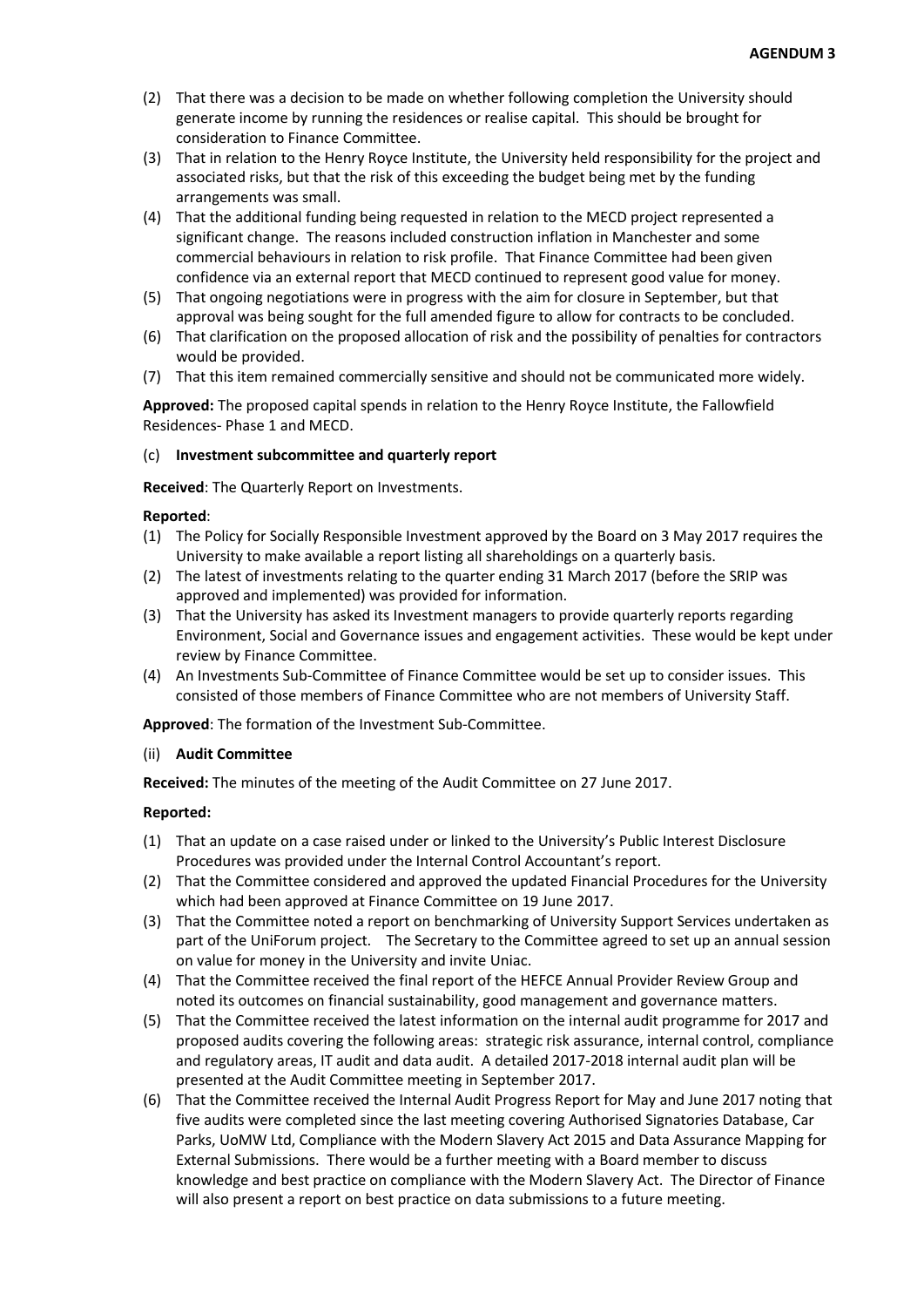- (7) That the Committee received the action plan for the University to deal with the outcome of the RCUK Funding Assurance Programme Report.
- (8) That the Committee received and noted a Report from Ernst Young LLP on progress with the 2017 audit and an update on the response to three points within the Audit Committee report. The draft audit opinion will be presented to the Audit Committee at the meeting in September 2017.
- (9) That the Committee was provided with an update on risk management including a review of buildings following Grenfell Tower fire, the Manchester Arena Bomb and changes to the risk map.
- (10) That the Committee received the annual report from the University's Research Compliance Committee 2016/2017.

# (iii) **Staffing Committee**

**Received:** (i) minutes of the meeting on 27 June 2017 and (ii) a copy of the proposed Voluntary Severance Scheme, also considered by the Planning and Resources Committee on 4 July 2017.

## **Reported:**

- (1) That the Committee had received a report from the President and Vice-Chancellor setting out the progress of the collective consultation exercise underway as a consequence of the M2020 proposals and in accordance with Statute XIII Part II and Ordinance XXIII and comprehensive appendices including the Section 188 letter issued to the Trade Unions, sample communications, correspondence between the University and UCU, minutes of consultation meetings, equality impact assessments and notes from consultations with School Boards in affected areas.
- (2) That full-time union regional officers had been engaged in the consultation process.
- (3) That as a consequence of consultation the "at risk" boundary has been changed in FBMH and AMBS to include larger numbers of staff (in FBMH an increase from c140 to 656).
- (4) That a voluntary severance scheme had been opened to staff in affected areas from 19 June 2017.
- (5) That communications were ongoing with staff, that a series of frequently asked questions were included on the website, and that staff were being encouraged to raise concerns or questions directly with line managers or HR partners.
- (6) That the Board had received a letter dated 30 May 2017 signed by a number of professors expressing concerns about the M2020 proposals. The Chair replied individually to all signatories and the reply was shared with Board members. The Chair and Registrar, Secretary and Chief Operating Officer had also met with the two lead signatories of the letter to discuss their concerns and explain the process.
- (7) That the University continued to consider opportunities to reduce numbers of potential redundancies.
- (8) That applications for voluntary severance would be considered on the basis of the University's core mission and requirements, meaning that applications will not be accepted where an individual holds a critical skill which is not available elsewhere in the area or where their loss would impact significantly on the University's core activities.
- (9) That the Committee had noted the concern expressed by staff, recognising that communicating with staff was one of the biggest challenges, and encouraged a variety of communication methods, including as much face to face communication as possible.
- (10) That proposed selection criteria were still subject to consultation but were available so that affected staff could see what was proposed, recognising that these would have to be amended to recognise the different approach to pooling in FBMH. The Committee had noted the importance of finalising and communicating the criteria as soon as possible
- (11) That the Committee had been informed of the Senate motion which was to be considered by the Senate meeting on 28 June 2017 and which is referred to in minute 14 below.
- (12) That alternatives to the current proposals had been considered in detail by the University and that given the risk profile of the University as scrutinised by the Audit Committee, prudence and the securing of financial headroom was critical.

## **Noted:**

(1) That Staffing Committee had given full and proper consideration to the issues, had noted the progress of the consultation and supported the continuation of the current process.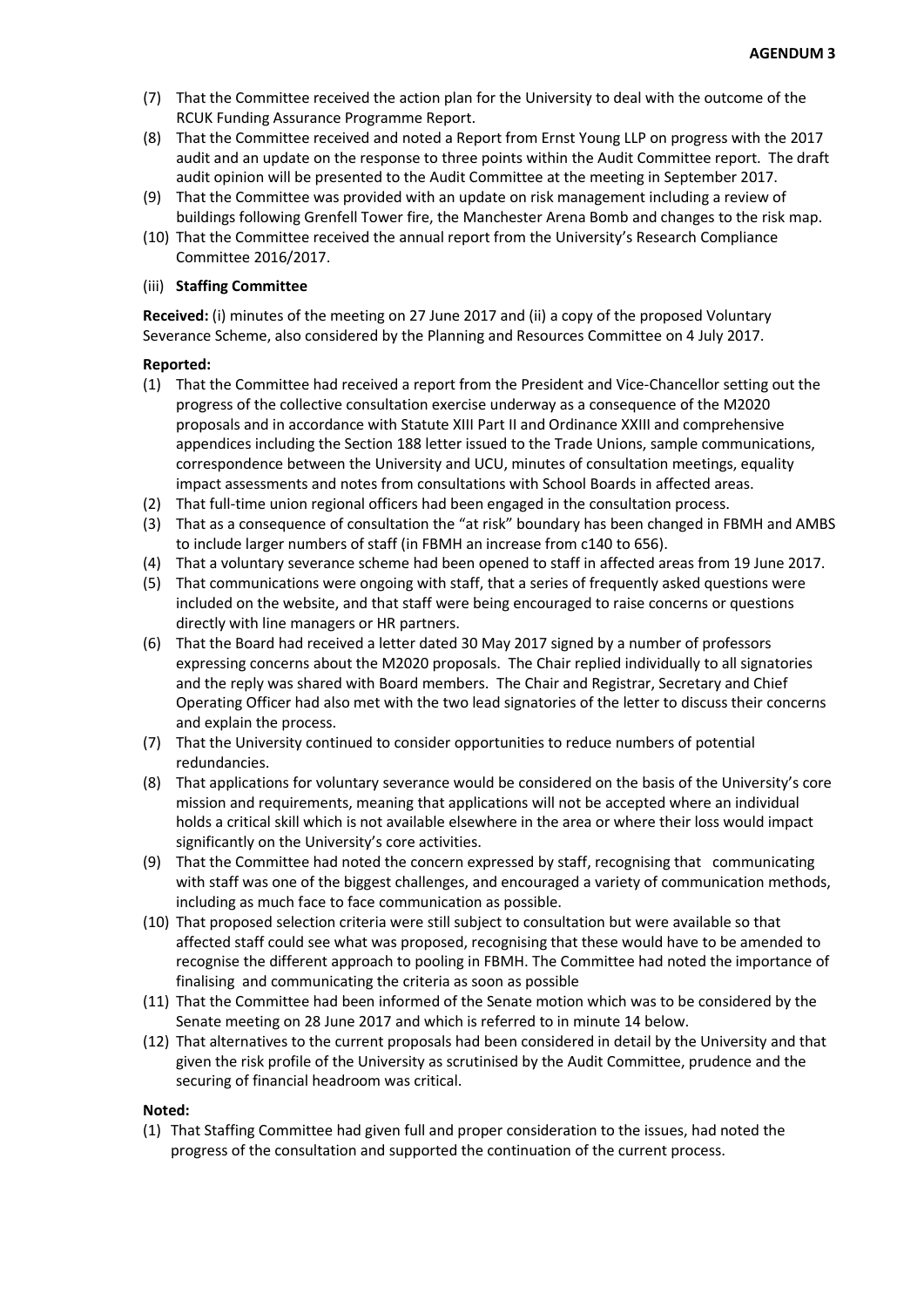# **Resolved:**

- (1) That the University should continue consultation with its Trade Unions about the proposals outlined in this report and, subject to consultation, progress with its proposals.
- (2) That the University should continue to take steps to avoid the need for redundancy wherever this is possible and, in particular, to support the application of the University's Voluntary Severance Scheme in affected areas
- (3) That the Staffing Committee should continue to oversee these proposals in accordance with Part II of Ordinance XXIII.

**Approved:** the continuance of the existing Voluntary Severance Scheme and its terms until 31 July 2018.

## (iv) **Remuneration Committee**

**Received:** The minutes of the meeting of the Remuneration Committee on 3 May 2017 (a verbal report from the Committee had been considered by the Board at its 3 May 2017 meeting and a record of this was included in the minutes of that meeting)

## **14. Report from the Senate**

**Received:** (i) A summary of matters for the attention of the Board, arising from the meeting of Senate held on 28 June 2017; and (ii) A confidential report from the Awards and Honours Group; and (iii) a paper on the process for bringing forward nominations for Awards and Honours.

## **Reported:**

- (1) That Senate met on 28 June 2017 and a verbal report was provided on the actions arising from the Board of Governors' effectiveness review.
- (2) That the Vice-President (Teaching, Learning and Students) updated Senate on the outcome of the National Student Survey 2017, confirming the University's response rate of 47.2, meaning that the 50% threshold for publication was not met. However, HEFCE has not yet confirmed arrangements for publication in these circumstances.
- (3) That the Vice-President (Teaching, Learning and Students) also updated Senate on the University's 'Silver' outcome in the Teaching Excellence Framework and led a discussion of this. Semester dates for 2021-26 were approved as were minor amendments to the Policy on Mitigating Circumstances and the Policy on Ethical Approval of Research for Taught Students.
- (4) That the Vice-President (Research and Innovation) reported on the Research Review Exercise 2016- 17 results, provided an update on the Industrial Strategy Challenge and shared information on the HEFCE Connecting Capability Fund. He also reported on UMRI's approval of the establishment of the Manchester Environmental Research Institute.
- (5) That Senate members engaged in an extensive discussion around the Manchester 2020 programme. Members were provided with the University statement of 10 May 2017, summary notes of the 10 May 2017 briefing session for Senate members, the 2015-16 Stocktake Report, and the Section 188 notices. A motion from one member was also circulated asking for the M2020 programme proposals to be paused, the publication of SLT briefing papers, acceptance that issues related to underperformance of staff should be dealt with under existing University policies and the extension of the period of voluntary redundancy and broadening of the "in scope" pool. The motion was put to the vote: 10 members supported it, 35 voted against, and three abstained.
- (6) That Senate endorsed, for approval by the Board, the names recommended by the Awards and Honours Group for honorary degrees.
- (7) That Senate received the final report of the Review of Faculty of Science and Engineering, noting that it would now be considered by the Vice-President and Dean of the Faculty who would bring forward recommendations as appropriate.
- (8) That Senate approved the University's Disability Strategy.

## **Noted:**

(1) That the Board may, on the recommendation of the Senate, award degrees *honoris causa* to and authorize their conferment on persons of distinction.

**Approved:** the names recommended by the Awards and Honours Group for honorary degrees.

## **15. Report from the Planning and Resources Committee**

**Received:** A Summary of matters discussed at meetings of the Committee on 9 May and 6 June 2017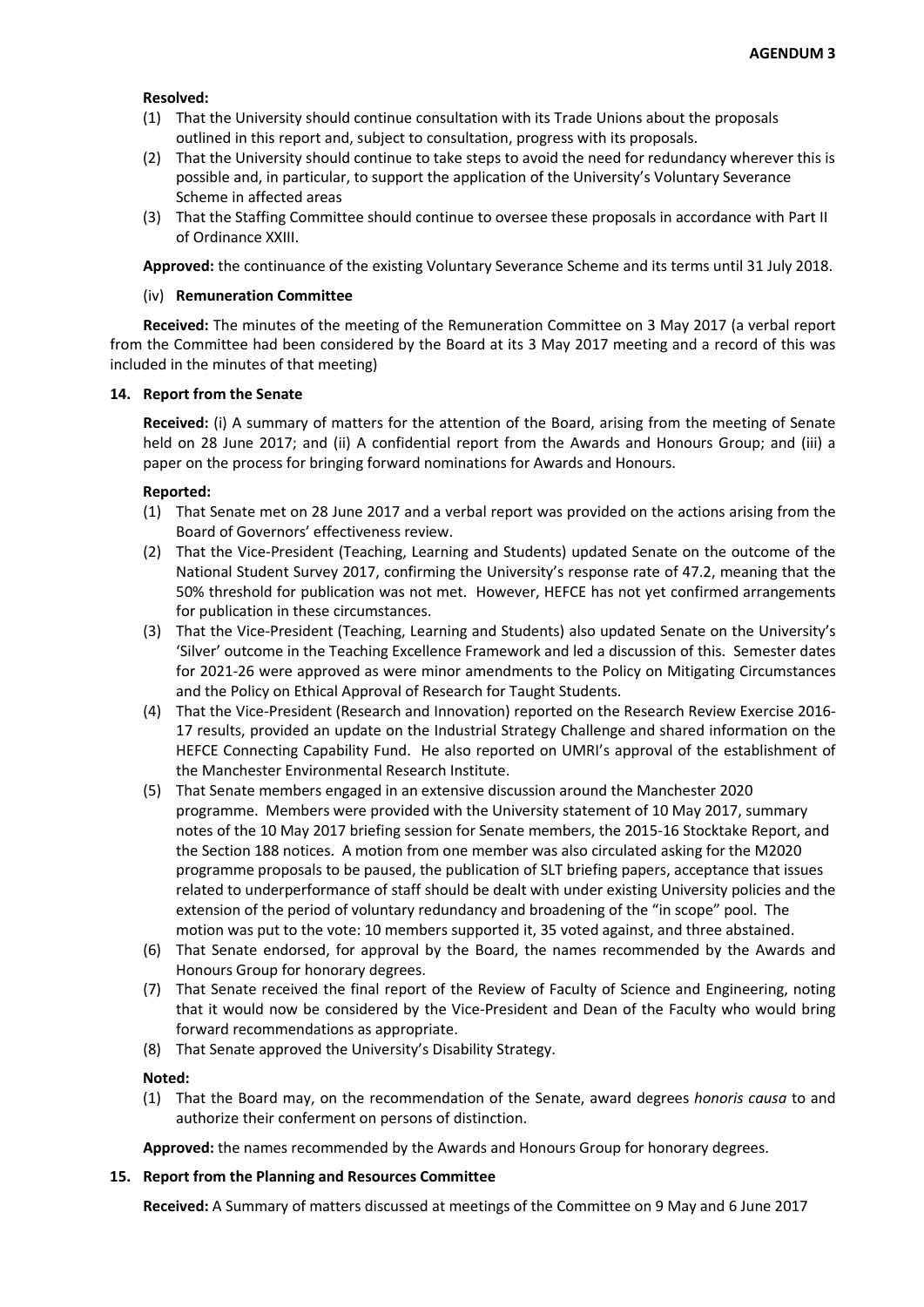- (1) That the Committee considered draft management accounts for periods to 31 March and 30 April 2017. It noted a previous concern about research but that the University share of UK research council income had increased. The Committee expressed concern at a shortfall on reported tuition fee income due to corrections to pricing, and noted that actions would be taken to ensure a robust forecast and improve processes. The Committee noted that whilst the underlying forecast contribution was currently behind budget, it was hoped that the budget gap would close and that the year-end would be broadly in line with the budget.
- (2) That the Committee received the unconfirmed minutes from Finance Sub-Committee meetings held on 25 April and 16 May 2017. The Committee approved non-standard tuition fees, subject to an amendment that the standard minimum fee apply to all courses, with any reduction being offered as a fee discount which was to be approved locally by the Faculty Vice-President and Dean.
- (3) That the Committee considered a proposal by the Students' Union of fixed fees for undergraduate students for the duration of their studies. During a wide-ranging discussion, the Committee noted that it was sympathetic to the argument but that in order to make funding available to fix fees a corresponding amount would need to be taken from elsewhere in the budget. The Committee therefore agreed that the University's approach to increases to undergraduate Home/EU fees should be unchanged and fees would not be fixed.
- (4) That the Committee approved that Chair's action could be taken during the approval process to Finance Committee for recommending any change to the University's approach on endowments.
- (5) That the Committee considered updates on proposed implementation of the M2020 Programme.
- (6) That the Committee considered a paper, *HEFCE Recurrent Grant for the Academic Years 2017-18* and noted the University's HEFCE recurrent grant for 2017/18 would be £106m, a like-for-like decrease in cash terms when compared to the grant announcement for 2016/17 on a similar proportionate level of reduction as for the sector as a whole.
- (7) That the Committee considered a report, *Culture and heritage policies across the University,* and recommended a review of the Cultural Institution insurance arrangements by the Risk and Emergency Management Group. It received a timetable on how recommendations would progress.
- (8) That the Operational Priorities for Faculties and Professional Support Services were circulated. The Committee also received a copy of the Stocktake Report 2015/16 and a report on the 2015/16 HESA UK 'Performance Indicators' on widening participation profile. The University performed above its benchmark for the recruitment of young first time degree entrants from low participation neighbourhoods (7.8% against a target of 7.9%), remained in the top quartile of the English Russell Group, and had met its target for recruitment of students from lower socio-economic groups with 22.6%. The University was just below its standard benchmark for entrants from state schools and slightly above its standard benchmark for retention.
- (9) That the Committee approved the format of the 2017 Annual Performance Reviews (APRs), including a timetable. Benchmarking data would be provided as appropriate and available.
- (10) That the Committee considered a report, based on HESA data 2015/16, providing an overview of key facts and figures for the University compared with its benchmark group.
- (11) That the Committee noted that response rates for student surveys were: National Student Survey (NSS): 47.2% (72% in 2016); Postgraduate Taught Experience Survey (PTES): 37% for on campus students (27% in 2016) and 15% for distance learning; Postgraduate Research Experience Survey (PRES): 62% (50% in 2015: the survey is biennial).
- (12) That the Committee considered an overview of University applications. Performance in reformed A-levels remained uncertain. Delivery of agreed targets in some areas would be challenging, particularly in Humanities. Discussion focused on the balance between maintaining quality and income. The Faculties had been asked to report back and a steer would be sought from PRC in July to inform decision making during confirmation and clearing. The Committee agreed that the University's strategic position on student intake was to maintain its intent with regard to quality.
- (13) That the Committee received notes of the meeting of the HR Sub-Committee on 28 March 2017. It noted the requirement for gender pay gap reporting in legislation in force from 6 April 2017, and was informed of a plan to introduce a "Tier 4" development programme, to be rolled out in September, on a phased basis.. The Committee received updates on the 2017/18 national pay negotiation round and noted that the impact on the budget would be considered at Finance Sub-Committee.